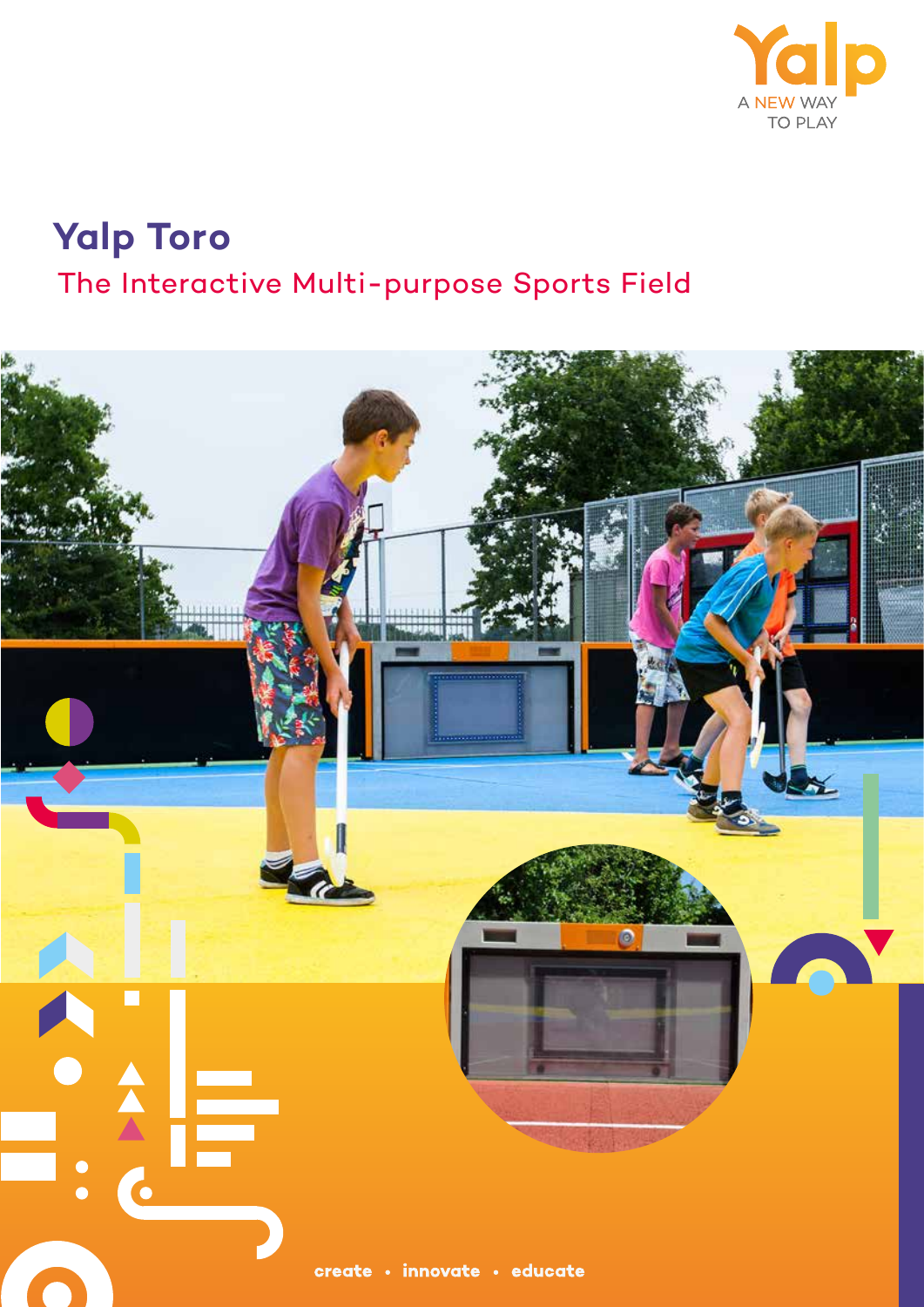nh.

# **What is the Yalp Toro?**

The Yalp Toro is an **Interactive**  multi-purpose sports field. It's designed specifically for the outdoor public space, and consists of a roughly 13 x 13 meter field, with **four interactive goals.** The goals are connected, and controlled through a central game console.

The Yalp Toro takes the best elements of popular outdoor team sports, and gives these a dramatically enhanced and exhilirating dimension.

So don't be fooled: The Yalp Toro is no ordinary sports arena! World's favorite sports can now be played in an entirely new and **Interactive Way!**

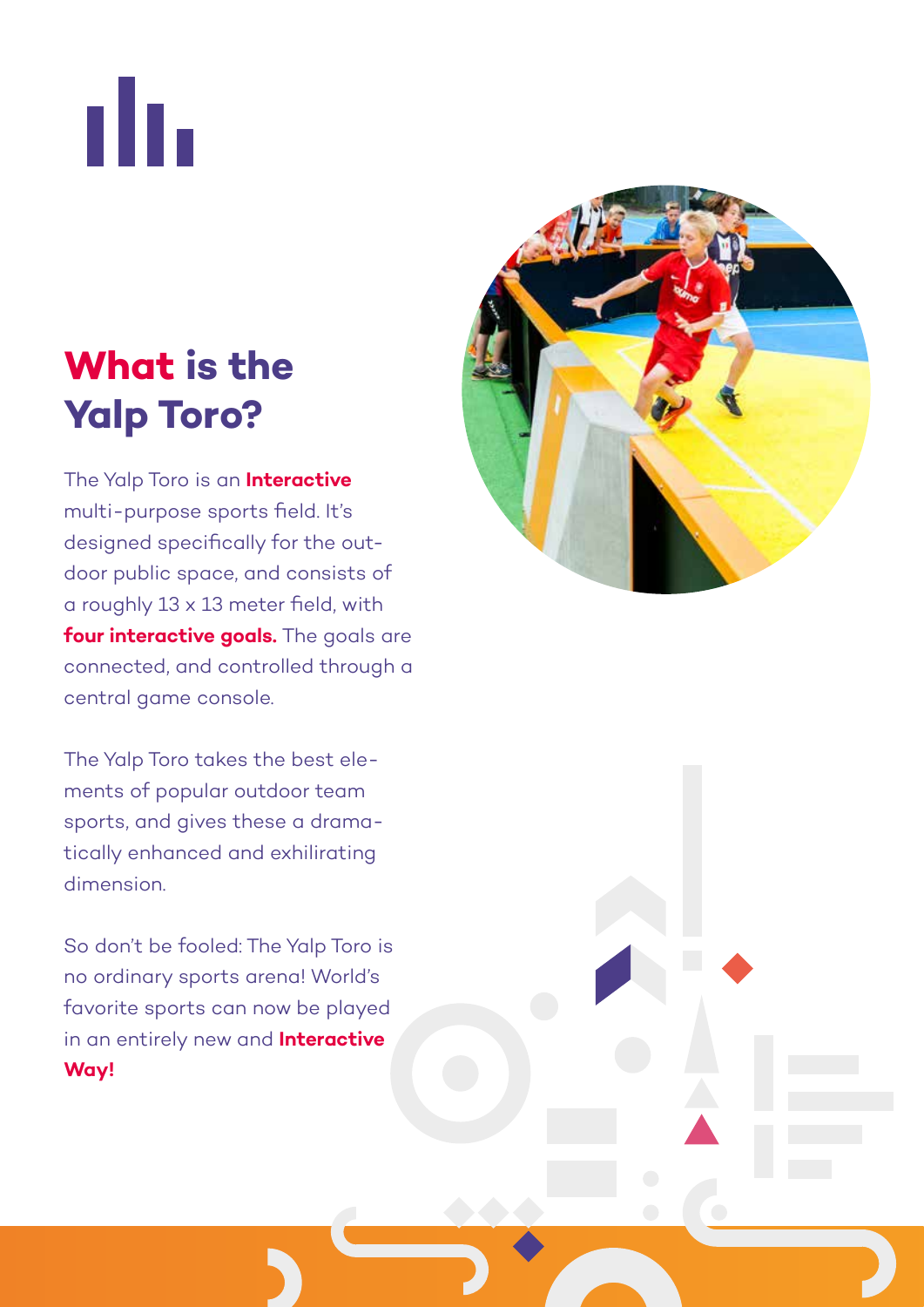

## **Yalp Toro Interactive?**

The four goals contain impact-sensitive panels, through which the Yalp Toro can facilitate a variety of sports and games. Examples being football (soccer) or field hockey.

The **goals are connected with one another,** and are controlled through a powerful yet highly simple game console; which Yalp developed from scratch. Of course these are completely weather-proof and vandalism resistant.

Through the built-in **LED-lights** and **Loudspeakers** the various available games are explained. These also communicate the score and comment on the performance. The Yalp Toro is addictively fun!



### **The Games:**

**The Yalp Toro comes with 6 games included as standard. New games are developed and released on a continuous basis. Yalp loads these games onto your Yalp Toro automatically through it's built in 3G internet connection - FREE of charge. A few examples:**



**Shifter:** Four teams are playing and need to hit the goal of their colour. But after each goal, and after each 30 seconds, the goals change colour! Pay attention and seize the right moment to score. The team that scores three goals first wins



**Bottle-Soccer**: Every player defends their goal, while attacking other goals. As they get hit, goals 'drain': coloured LEDs start fading. The 'draining' can be stopped by hitting the goal again. . Last player wins.



**Switch:** Four teams with each their own colour are playing. Each team has two points. If a goal is hit, that team will lose a point and the other three goals will switch places. If your goal is hit twice, you are out and another team can step in..



**Red-Green:** When hit, each goal switches colour from red to green. Green and Red teams take each other on, with the aim to turn all 4 goals in their own teams' colour.